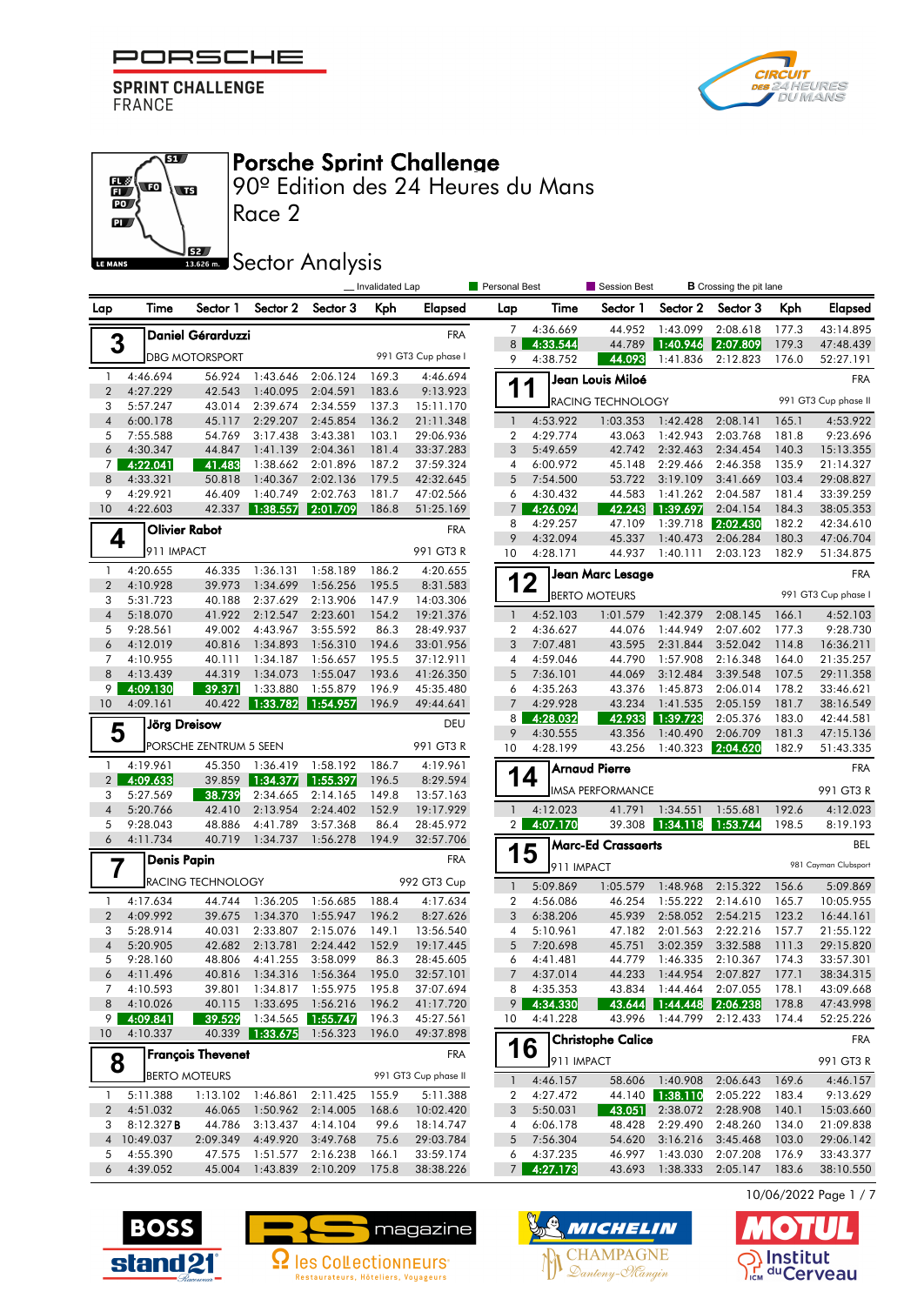

67

 $\overline{\mathbf{w}}$ 



#### Porsche Sprint Challenge

90º Edition des 24 Heures du Mans

 $\overline{\mathbf{p}}$ **SZ** LE MANS

 $\frac{1}{10}$ 

# **SECONDER Analysis**

|                     |                      |                          |                      |                      | _Invalidated Lap |                        | <b>Personal Best</b>           |                      | Session Best           |                      | <b>B</b> Crossing the pit lane |                |                        |
|---------------------|----------------------|--------------------------|----------------------|----------------------|------------------|------------------------|--------------------------------|----------------------|------------------------|----------------------|--------------------------------|----------------|------------------------|
| Lap                 | Time                 | Sector 1                 | Sector 2             | Sector 3             | Kph              | Elapsed                | Lap                            | Time                 | Sector 1               | Sector 2             | Sector 3                       | Kph            | Elapsed                |
| 8                   | 4:27.666             | 44.865                   | 1:38.473             | 2:04.328             | 183.3            | 42:38.216              |                                |                      | Michael Blanchemain    |                      |                                |                | <b>FRA</b>             |
| 9<br>10             | 4:29.663<br>4:30.317 | 43.361<br>43.874         | 1:40.100<br>1:41.896 | 2:06.202<br>2:04.547 | 181.9<br>181.5   | 47:07.879<br>51:38.196 | 24                             |                      | <b>TINSEAU RACING</b>  |                      |                                |                | 992 GT3 Cup            |
|                     |                      | <b>Stéphane Girardot</b> |                      |                      |                  | <b>FRA</b>             | $\mathbf{1}$                   | 4:22.968             | 47.706                 | 1:36.628             | 1:58.634                       | 184.6          | 4:22.968               |
| 20                  |                      |                          |                      |                      |                  |                        | 2                              | 4:12.035             | 40.082                 | 1:35.167             | 1:56.786                       | 194.6          | 8:35.003               |
|                     |                      | <b>IMSA PERFORMANCE</b>  |                      |                      |                  | 992 GT3 Cup            | 3                              | 5:23.742             | 39.339                 | 2:33.413             | 2:10.990                       | 151.5          | 13:58.745              |
| $\mathbf{1}$        | 4:40.980             | 59.859                   | 1:40.289             | 2:00.832             | 172.7            | 4:40.980               | 4                              | 5:20.124             | 41.908                 | 2:14.122             | 2:24.094                       | 153.2          | 19:18.869              |
| $\overline{2}$      | 4:15.042             | 40.987                   | 1:35.368             | 1:58.687             | 192.3            | 8:56.022               | 5                              | 9:28.444             | 49.028                 | 4:42.915             | 3:56.501                       | 86.3           | 28:47.313              |
| 3                   | 5:23.706             | 40.365                   | 2:34.816             | 2:08.525             | 151.5            | 14:19.728              | 6<br>$7^{\circ}$               | 4:10.888             | 40.174<br>39.270       | 1:34.526             | 1:56.188                       | 195.5          | 32:58.201              |
| 4<br>5              | 5:15.063<br>9:21.784 | 43.078<br>46.493         | 2:10.427<br>4:46.613 | 2:21.558<br>3:48.678 | 155.7<br>87.3    | 19:34.791<br>28:56.575 | 8                              | 4:08.731<br>4:09.932 | 40.612                 | 1:33.912<br>1:33.310 | 1:55.549<br>1:56.010           | 197.2<br>196.3 | 37:06.932<br>41:16.864 |
| 6                   | 4:16.893             | 42.835                   | 1:35.331             | 1:58.727             | 190.9            | 33:13.468              | 9                              | 4:10.137             | 39.554                 | 1:34.511             | 1:56.072                       | 196.1          | 45:27.001              |
| 7                   | 4:09.310             | -39.716                  | 1:33.716             | 1:55.878             | 196.8            | 37:22.778              | 10                             | 4:10.181             | 40.595                 | 1:34.145             | 1:55.441                       | 196.1          | 49:37.182              |
| 8                   | 4:11.756             | 40.770                   | 1:33.720             | 1:57.266             | 194.8            | 41:34.534              |                                |                      | Guillaume Bedra        |                      |                                |                | <b>FRA</b>             |
| 9                   | 4:12.201             | 40.209                   | 1:34.835             | 1:57.157             | 194.5            | 45:46.735              | 25                             |                      |                        |                      |                                |                |                        |
| 10                  | 4:10.794             | 40.418                   | 1:35.204             | 1:55.172             | 195.6            | 49:57.529              |                                |                      | <b>BERTO MOTEURS</b>   |                      |                                |                | 991 GT3 Cup phase I    |
|                     | <b>David Sarny</b>   |                          |                      |                      |                  | <b>FRA</b>             | $\mathbf{1}$                   | 5:10.381             | 1:12.302               | 1:45.501             | 2:12.578                       | 156.4          | 5:10.381               |
| 21                  |                      | <b>BERTO MOTEURS</b>     |                      |                      |                  | 991 GT3 Cup phase II   | 2                              | 4:45.357             | 46.634                 | 1:46.807             | 2:11.916                       | 171.9          | 9:55.738               |
|                     |                      |                          |                      |                      |                  |                        | 3                              | 6:44.814             | 45.777                 | 2:37.221             | 3:21.816                       | 121.2          | 16:40.552              |
| $\mathbf{1}$        | 4:26.759             | 48.912                   | 1:37.681             | 2:00.166             | 181.9            | 4:26.759               | 4                              | 5:07.641             | 46.149                 | 2:02.044             | 2:19.448                       | 159.5          | 21:48.193              |
| $\overline{2}$<br>3 | 4:16.383<br>5:29.193 | 40.997<br>40.736         | 1:36.548<br>2:38.388 | 1:58.838<br>2:10.069 | 191.3<br>149.0   | 8:43.142<br>14:12.335  | 5<br>6                         | 7:26.507<br>4:42.051 | 45.369<br>45.502       | 3:05.379<br>1:45.583 | 3:35.759<br>2:10.966           | 109.9<br>173.9 | 29:14.700<br>33:56.751 |
| 4                   | 5:18.161             | 42.931                   | 2:12.298             | 2:22.932             | 154.2            | 19:30.496              | $\overline{7}$                 | 4:33.691             | 44.263                 | 1:42.392             | 2:07.036                       | 179.2          | 38:30.442              |
| 5                   | 9:23.332             | 46.080                   | 4:45.015             | 3:52.237             | 87.1             | 28:53.828              | 8                              | 4:33.982             | 45.609                 | 1:41.887             | 2:06.486                       | 179.0          | 43:04.424              |
| 6                   | 4:17.469             | 41.571                   | 1:37.354             | 1:58.544             | 190.5            | 33:11.297              | 9                              | 4:32.974             | 43.794                 | 1:42.485             | 2:06.695                       | 179.7          | 47:37.398              |
| $\overline{7}$      | 4:14.169             | 40.971                   | 1:36.028             | 1:57.170             | 193.0            | 37:25.466              | 10                             | 4:33.535             | 44.632                 | 1:42.461             | 2:06.442                       | 179.3          | 52:10.933              |
| 8                   | 4:14.412             | 41.031                   | 1:35.639             | 1:57.742             | 192.8            | 41:39.878              |                                |                      | <b>Michael De Cock</b> |                      |                                |                | BEL                    |
| 9                   | 4:15.032             | 40.415                   | 1:36.537             | 1:58.080             | 192.3            | 45:54.910              | 27                             |                      |                        |                      |                                |                |                        |
| 10                  | 4:16.808             | 40.944                   | 1:36.155             | 1:59.709             | 191.0            | 50:11.718              |                                | 911 IMPACT           |                        |                      |                                |                | 991 GT3 Cup phase II   |
| 22                  |                      | Jean Philippe Gambaro    |                      |                      |                  | <b>FRA</b>             | $\mathbf{1}$<br>$\overline{2}$ | 4:36.500<br>4:20.818 | 54.863<br>41.647       | 1:39.733<br>1:38.383 | 2:01.904<br>2:00.788           | 175.5<br>188.1 | 4:36.500<br>8:57.318   |
|                     | <b>CLRT</b>          |                          |                      |                      |                  | 992 GT3 Cup            | 3                              | 5:34.175             | 41.376                 | 2:38.867             | 2:13.932                       | 146.8          | 14:31.493              |
| $\mathbf{1}$        | 4:11.427             | 40.699                   | 1:35.238             | 1:55.490             | 193.0            | 4:11.427               | 4                              | 5:09.844             | 44.187                 | 2:04.334             | 2:21.323                       | 158.3          | 19:41.337              |
| 2                   | 4:08.615             | 39.683                   | 1:34.721             | 1:54.211             | 197.3            | 8:20.042               | 5                              | 9:22.792             | 45.847                 | 4:49.676             | 3:47.269                       | 87.2           | 29:04.129              |
| 3                   | 5:26.301             | 38.990                   | 2:38.546             | 2:08.765             | 150.3            | 13:46.343              | 6                              | 4:21.368             | 43.031                 | 1:38.374             | 1:59.963                       | 187.7          | 33:25.497              |
| 4                   | 5:20.894             | 41.828                   | 2:16.219             | 2:22.847             | 152.9            | 19:07.237              | 7                              | 4:18.727             | 41.200                 | 1:37.977             | 1:59.550                       | 189.6          | 37:44.224              |
| 5                   | 9:32.049             | 51.739                   | 4:38.313             | 4:01.997             | 85.8             | 28:39.286              | 8                              | 4:19.149             | 42.186                 | 1:37.625             | 1:59.338                       | 189.3          | 42:03.373              |
| 6                   | 4:07.726             | 39.574                   | 1:34.119             | 1:54.033             | 198.0            | 32:47.012              | 9                              | 4:19.361             | 42.109                 | 1:37.792             | 1:59.460                       | 189.1          | 46:22.734              |
| $\overline{7}$      | 4:06.130             | 39.259                   | 1:33.263             | 1:53.608             | 199.3            | 36:53.142              | 10                             | 4:21.127             | 41.237                 | 1:37.801             | 2:02.089                       | 187.9          | 50:43.861              |
| 8<br>9              | 4:07.362<br>4:06.913 | 39.539<br>39.544         | 1:34.103<br>1:33.778 | 1:53.720<br>1:53.591 | 198.3<br>198.7   | 41:00.504<br>45:07.417 | 28                             |                      | <b>Jean Glorieux</b>   |                      |                                |                | BEL                    |
| 10 <sup>°</sup>     | 4:05.875             | 39.005                   | 1:33.236             | 1:53.634             | 199.5            | 49:13.292              |                                |                      | MARTINET BY ALMERAS    |                      |                                |                | 992 GT3 Cup            |
|                     |                      | <b>Bernard Coisne</b>    |                      |                      |                  | <b>FRA</b>             | $\mathbf{1}$                   | 4:06.189             | 39.058                 | 1:33.851             | 1:53.280                       | 197.1          | 4:06.189               |
| 23                  |                      |                          |                      |                      |                  | 981 Cayman Clubsport   | $\overline{\mathbf{c}}$        | 4:05.460             | 38.921                 | 1:33.475             | 1:53.064                       | 199.8          | 8:11.649               |
|                     |                      | <b>J</b> TINSEAU RACING  |                      |                      |                  |                        | 3                              | 5:26.642             | 38.518                 | 2:36.972             | 2:11.152                       | 150.2          | 13:38.291              |
| $\mathbf{1}$        | 5:12.858             | 1:13.301                 |                      | 1:48.196 2:11.361    | 155.1            | 5:12.858               | 4                              | 5:26.531             | 45.306                 | 2:17.986             | 2:23.239                       | 150.2          | 19:04.822              |
| 2<br>3              | 4:50.651<br>6:38.206 | 44.959<br>44.600         | 1:54.223<br>2:33.516 | 2:11.469<br>3:20.090 | 168.8<br>123.2   | 10:03.509<br>16:41.715 | 5<br>6                         | 9:32.121<br>4:04.592 | 51.721<br>39.021       | 4:37.431<br>1:33.794 | 4:02.969<br>1:51.777           | 85.7<br>200.6  | 28:36.943<br>32:41.535 |
| 4                   | 5:08.091             | 45.695                   | 2:03.358             | 2:19.038             | 159.2            | 21:49.806              | 7                              | 4:03.292             | 38.384                 |                      | $1:33.184$ 1:51.724            | 201.6          | 36:44.827              |
| 5                   | 7:23.393             | 44.665                   | 3:05.719             | 3:33.009             | 110.6            | 29:13.199              | 8                              | 4:04.229             | 39.128                 | 1:33.203             | 1:51.898                       | 200.9          | 40:49.056              |
| 6                   | 4:38.866             | 45.191                   | 1:44.986             | 2:08.689             | 175.9            | 33:52.065              | 9                              | 4:05.506             | 38.417                 | 1:33.669             | 1:53.420                       | 199.8          | 44:54.562              |
| $7\overline{ }$     | 4:35.507             | 43.927                   | 1:44.502             | 2:07.078             | 178.0            | 38:27.572              | 10                             | 4:04.910             | 38.752                 | 1:33.274             | 1:52.884                       | 200.3          | 48:59.472              |
| 8                   | 4:39.219             | 47.350                   | 1:44.661             | 2:07.208             | 175.7            | 43:06.791              |                                |                      | Julien Froment         |                      |                                |                | <b>FRA</b>             |
| 9                   | 4:36.167             | 44.851                   | 1:44.348             | 2:06.968             | 177.6            | 47:42.958              | 29                             |                      |                        |                      |                                |                |                        |
| 10                  | 4:41.969             | 44.637                   | 1:44.702             | 2:12.630             | 174.0            | 52:24.927              |                                |                      | MARTINET BY ALMERAS    |                      |                                |                | 992 GT3 Cup            |
|                     |                      |                          |                      |                      |                  |                        | $\mathbf{1}$                   | 4:38.071             |                        | 55.438 1:40.141      | 2:02.492                       | 174.5          | 4:38.071               |
|                     |                      |                          |                      |                      |                  |                        | $\overline{2}$                 | 4:20.896             |                        |                      | 41.275 1:37.483 2:02.138       | 188.0          | 8:58.967               |









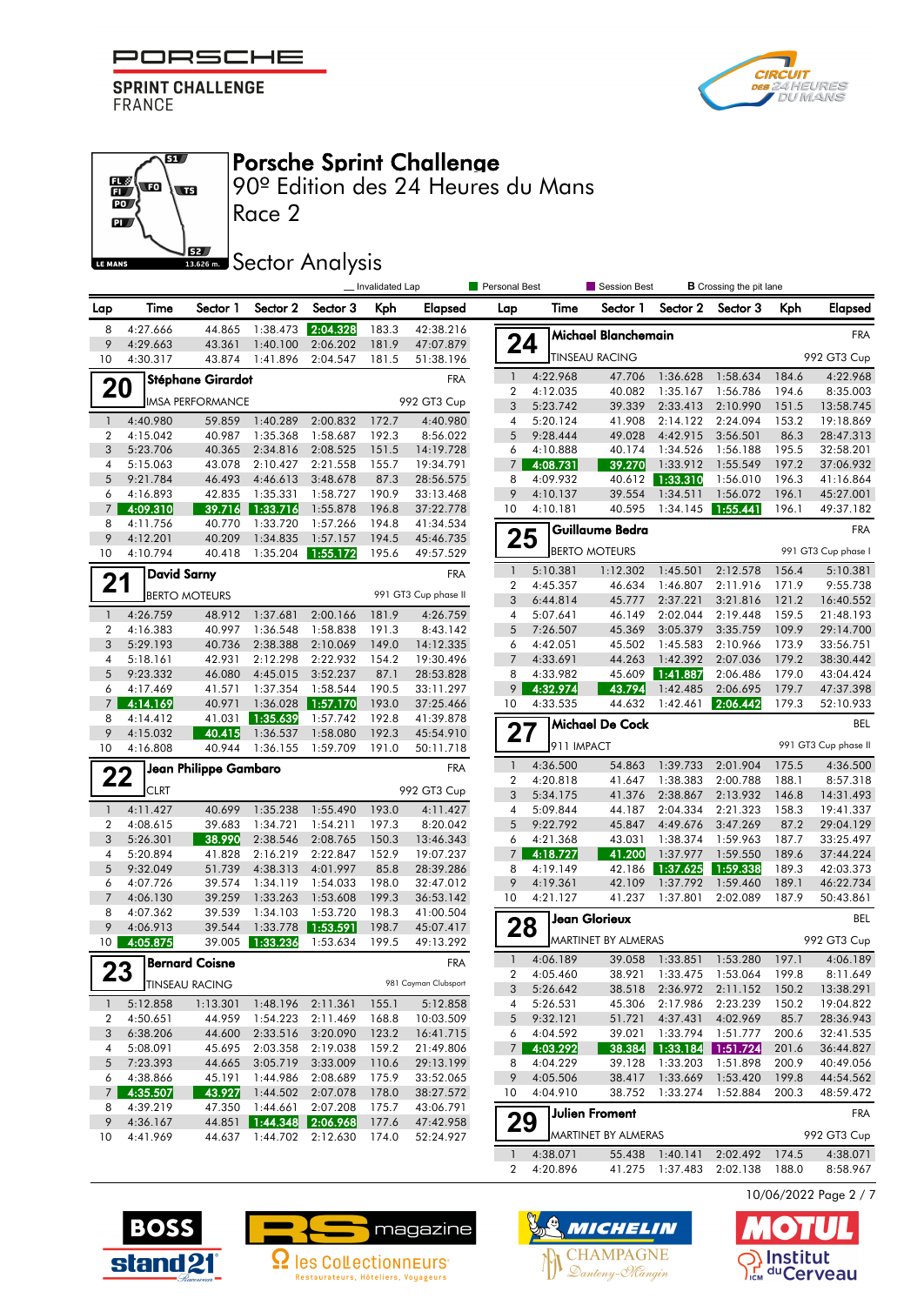

67

 $\overline{\mathbf{w}}$ 



#### Porsche Sprint Challenge

90º Edition des 24 Heures du Mans

 $\frac{1}{10}$  $\overline{\mathbf{p}}$ **SZ** LE MANS

## **SECONDER Analysis**

|                     |                      |                        |                                    |                      | _ Invalidated Lap |                        | Personal Best                  |                      | Session Best          |                      | <b>B</b> Crossing the pit lane |                |                        |
|---------------------|----------------------|------------------------|------------------------------------|----------------------|-------------------|------------------------|--------------------------------|----------------------|-----------------------|----------------------|--------------------------------|----------------|------------------------|
| Lap                 | Time                 | Sector 1               | Sector 2                           | Sector 3             | Kph               | Elapsed                | Lap                            | Time                 | Sector 1              | Sector 2             | Sector 3                       | Kph            | <b>Elapsed</b>         |
| 3                   | 5:30.003             | 41.104                 | 2:35.837                           | 2:13.062             | 148.6             | 14:28.970              | 8                              | 4:08.669             | 40.941                | 1:32.899             | 1:54.829                       | 197.3          | 41:13.153              |
| 4                   | 5:09.240             | 44.844                 | 2:03.668                           | 2:20.728             | 158.6             | 19:38.210              | 9                              | 4:08.223             | 39.091                | 1:33.798             | 1:55.334                       | 197.6          | 45:21.376              |
| 5                   | 9:21.910             | 46.543                 | 4:47.639                           | 3:47.728             | 87.3              | 29:00.120              | 10                             | 4:08.077             | 39.858                | 1:33.232             | 1:54.987                       | 197.7          | 49:29.453              |
| 6                   | 4:19.990             | 41.914                 | 1:37.324                           | 2:00.752             | 188.7             | 33:20.110              |                                |                      | Alexander Schwarzer   |                      |                                |                | DEU                    |
| $\overline{7}$<br>8 | 4:21.677<br>4:23.218 | 41.705<br>44.275       | 1:37.571<br>1:36.369               | 2:02.401<br>2:02.574 | 187.5<br>186.4    | 37:41.787<br>42:05.005 | 36                             |                      | <b>MANTHEY RACING</b> |                      |                                |                | 992 GT3 Cup            |
| 9                   | 4:22.173             | 42.751                 | 1:37.022                           | 2:02.400             | 187.1             | 46:27.178              | $\mathbf{1}$                   | 4:12.697             | 42.204                | 1:34.558             | 1:55.935                       | 192.1          | 4:12.697               |
| 10                  | 4:22.182             | 42.352                 | 1:36.394                           | 2:03.436             | 187.1             | 50:49.360              | $\overline{2}$                 | 4:07.823             | 39.177                | 1:34.288             | 1:54.358                       | 197.9          | 8:20.520               |
|                     |                      | <b>Philippe Bonnel</b> |                                    |                      |                   | BEL                    | 3                              | 5:28.570             | 38.711                | 2:38.859             | 2:11.000                       | 149.3          | 13:49.090              |
| 30                  |                      |                        |                                    |                      |                   |                        | 4                              | 5:18.532             | 41.817                | 2:14.231             | 2:22.484                       | 154.0          | 19:07.622              |
|                     |                      | <b>BERTO MOTEURS</b>   |                                    |                      |                   | 992 GT3 Cup            | 5                              | 9:32.924             | 51.937                | 4:38.619             | 4:02.368                       | 85.6           | 28:40.546              |
| $\overline{1}$      | 4:31.044             | 52.003                 | 1:37.393                           | 2:01.648             | 179.1             | 4:31.044               | 6                              | 4:09.084             | 38.740                | 1:34.819             | 1:55.525                       | 196.9          | 32:49.630              |
| $\overline{2}$      | 4:17.216             | 41.268                 | 1:35.708                           | 2:00.240             | 190.7             | 8:48.260               | 7                              | 4:06.496             | 38.681                | 1:33.783             | 1:54.032                       | 199.0          | 36:56.126              |
| $\mathbf{3}$        | 5:25.334             | 40.417                 | 2:34.284                           | 2:10.633             | 150.8             | 14:13.594              | 8                              | 4:05.292             | 38.612                | 1:33.264             | 1:53.416                       | 200.0          | 41:01.418              |
| 4<br>$\overline{5}$ | 5:17.693<br>9:23.899 | 43.186<br>46.187       | 2:11.834<br>4:45.217               | 2:22.673<br>3:52.495 | 154.4<br>87.0     | 19:31.287<br>28:55.186 | 9<br>10                        | 4:06.667             | 38.853<br>38.865      | 1:33.851<br>1:33.089 | 1:53.963<br>1:53.541           | 198.9<br>199.8 | 45:08.085              |
| 6                   | 4:18.959             | 41.757                 | 1:37.097                           | 2:00.105             | 189.4             | 33:14.145              |                                | 4:05.495             |                       |                      |                                |                | 49:13.580              |
| $\overline{7}$      | 4:12.343             | 40.777                 | 1:34.557                           | ▌1:57.009            | 194.4             | 37:26.488              | 37                             |                      | Luc Vanderfeesten     |                      |                                |                | <b>BEL</b>             |
| 8                   | 4:11.965             | 40.709                 | 1:34.189                           | 1:57.067             | 194.7             | 41:38.453              |                                |                      | <b>MANTHEY RACING</b> |                      |                                |                | 992 GT3 Cup            |
| 9                   | 4:11.600             | 40.165                 | 1:34.359                           | 1:57.076             | 195.0             | 45:50.053              | $\mathbf{1}$                   | 4:34.463             | 54.336                | 1:37.723             | 2:02.404                       | 176.8          | 4:34.463               |
| 10                  | 4:12.788             | 40.967                 | 1:34.517                           | 1:57.304             | 194.1             | 50:02.841              | $\overline{2}$                 | 4:16.949             | 41.055                | 1:35.715             | 2:00.179                       | 190.9          | 8:51.412               |
|                     |                      | Mohammad J. Alkazemi   |                                    |                      |                   | <b>KWT</b>             | 3                              | 5:27.221             | 40.041                | 2:38.862             | 2:08.318                       | 149.9          | 14:18.633              |
| 32                  | <b>ID RACING</b>     |                        |                                    |                      |                   |                        | 4                              | 5:14.971             | 42.962                | 2:10.017             | 2:21.992                       | 155.7          | 19:33.604              |
|                     |                      |                        |                                    |                      |                   | 992 GT3 Cup            | 5                              | 9:22.630             | 46.378                | 4:45.660             | 3:50.592                       | 87.2           | 28:56.234              |
| $\overline{1}$      | 4:30.437             | 51.131                 | 1:37.402                           | 2:01.904             | 179.5             | 4:30.437               | 6                              | 4:18.372             | 43.495                | 1:35.931             | 1:58.946                       | 189.9          | 33:14.606              |
| $\overline{2}$<br>3 | 4:14.785<br>5:26.570 | 40.764<br>40.067       | 1:35.378<br>2:36.328               | 1:58.643<br>2:10.175 | 192.5<br>150.2    | 8:45.222               | $7\overline{ }$<br>8           | 4:13.441<br>4:12.932 | 40.623<br>40.257      | 1:34.986<br>1:34.403 | 1:57.832<br>1:58.272           | 193.6<br>193.9 | 37:28.047<br>41:40.979 |
| 4                   | 5:17.443             | 42.921                 | 2:11.551                           | 2:22.971             | 154.5             | 14:11.792<br>19:29.235 | 9                              | 4:10.634             | 40.068                | 1:34.230             | 1:56.336                       | 195.7          | 45:51.613              |
| $\overline{5}$      | 9:24.177             | 46.330                 | 4:44.873                           | 3:52.974             | 86.9              | 28:53.412              | 10                             | 4:12.165             | 40.170                | 1:34.122             | 1:57.873                       | 194.5          | 50:03.778              |
| 6                   | 4:14.266             | 41.617                 | 1:35.098                           | 1:57.551             | 192.9             | 33:07.678              |                                |                      | <b>Lionel Rigaud</b>  |                      |                                |                | <b>FRA</b>             |
| $\overline{7}$      | 4:13.522             | 40.636                 | 1:34.478                           | 1:58.408             | 193.5             | 37:21.200              | 43                             |                      |                       |                      |                                |                |                        |
| 8                   | 4:11.910             | 40.392                 | 1:34.195                           | 1:57.323             | 194.7             | 41:33.110              |                                | <b>DSR RACING</b>    |                       |                      |                                |                | 991 GT3 Cup phase II   |
| 9                   | 4:11.535             | 40.090                 |                                    |                      | 195.0             | 45:44.645              | $\mathbf{1}$                   | 4:37.383             | 55.085                | 1:39.514             | 2:02.784                       | 175.0          | 4:37.383               |
| 10                  | 4:12.622             | 40.673                 | 1:35.153                           | 1:56.796             | 194.2             | 49:57.267              | 2 <sup>1</sup>                 | 4:18.162             | 41.422                | 1:37.088             | 1:59.652                       | 190.0          | 8:55.545               |
| 33                  |                      | <b>Thierry Blaise</b>  |                                    |                      |                   | <b>FRA</b>             | 3                              | 5:34.991             | 41.603                | 2:39.770             | 2:13.618                       | 146.4          | 14:30.536              |
|                     | <b>CLRT</b>          |                        |                                    |                      |                   | 992 GT3 Cup            | $\overline{4}$<br>5            | 5:09.507             | 44.554                | 2:04.090             | 2:20.863                       | 158.5          | 19:40.043              |
| $\overline{1}$      | 4:33.727             | 53.114                 | 1:38.263                           | 2:02.350             | 177.3             | 4:33.727               | 6                              | 9:23.943<br>4:20.903 | 45.691<br>42.777      | 4:49.485<br>1:38.443 | 3:48.767<br>1:59.683           | 87.0<br>188.0  | 29:03.986<br>33:24.889 |
| $\mathbf{2}$        | 4:20.239             | 41.460                 |                                    | 1:37.922 2:00.857    | 188.5             | 8:53.966               | $\overline{7}$                 | 4:19.838             | 42.977                | 1:37.241             | 1:59.620                       | 188.8          | 37:44.727              |
| 3                   | 5:23.668             | 41.377                 | 2:34.010                           | 2:08.281             | 151.6             | 14:17.634              | 8                              | 4:19.353             | 42.044                | 1:36.792             | 2:00.517                       | 189.1          | 42:04.080              |
| 4                   | 5:15.072             | 43.279                 | 2:09.805                           | 2:21.988             | 155.7             | 19:32.706              | 9                              | 4:21.411             | 41.967                | 1:37.988             | 2:01.456                       | 187.6          | 46:25.491              |
| 5                   | 9:23.072             | 46.502                 | 4:45.444                           | 3:51.126             | 87.1              | 28:55.778              | 10                             | 4:21.031             | 41.457                | 1:37.499             | 2:02.075                       | 187.9          | 50:46.522              |
| 6                   | 4:22.401             | 43.290                 | 1:37.715                           | 2:01.396             | 186.9             | 33:18.179              |                                | <b>Cyril Caillo</b>  |                       |                      |                                |                | <b>FRA</b>             |
| $\overline{7}$      | 4:22.806             | 42.162                 | 1:38.483                           | 2:02.161             | 186.7             | 37:40.985              | 44                             |                      | RACING TECHNOLOGY     |                      |                                |                | 991 GT3 Cup phase II   |
| 8<br>9              | 4:21.436<br>4:22.515 |                        | 42.049 1:38.068<br>42.397 1:37.502 | 2:01.319<br>2:02.616 | 187.6<br>186.9    | 42:02.421<br>46:24.936 |                                |                      |                       |                      |                                |                |                        |
| 10                  | 4:20.563             |                        | 41.552 1:36.257                    | 2:02.754             | 188.3             | 50:45.499              | $\mathbf{1}$<br>$\overline{2}$ | 4:23.463<br>4:12.562 | 46.548<br>40.232      | 1:37.993<br>1:36.300 | 1:58.922<br>1:56.030           | 184.2<br>194.2 | 4:23.463<br>8:36.025   |
|                     |                      | Gabriele Rindone       |                                    |                      |                   |                        | 3                              | 5:28.622             | 39.835                | 2:38.331             | 2:10.456                       | 149.3          | 14:04.647              |
| 34                  |                      |                        |                                    |                      |                   | <b>LUX</b>             | 4                              | 5:18.253             | 41.568                | 2:13.389             | 2:23.296                       | 154.1          | 19:22.900              |
|                     |                      | <b>MANTHEY RACING</b>  |                                    |                      |                   | 992 GT3 Cup            | 5                              | 9:27.683             | 49.035                | 4:44.342             | 3:54.306                       | 86.4           | 28:50.583              |
| $\mathbf{1}$        | 4:15.205             | 43.717                 | 1:35.022 1:56.466                  |                      | 190.2             | 4:15.205               | 6                              | 4:12.506             |                       | 40.718 1:35.965      | 1:55.823                       | 194.3          | 33:03.089              |
| $\overline{2}$      | 4:07.767             | 39.327                 |                                    |                      | 198.0             | 8:22.972               | 7                              | 4:15.044             | 40.109                | 1:36.139             | 1:58.796                       | 192.3          | 37:18.133              |
| 3                   | 5:31.654             | 39.371                 |                                    | 2:37.305 2:14.978    | 147.9             | 13:54.626              | 8                              | 4:13.661             | 40.513                | 1:36.289             | 1:56.859                       | 193.4          | 41:31.794              |
| 4                   | 5:20.954             | 43.054                 | 2:13.269                           | 2:24.631             | 152.8             | 19:15.580              | 9                              | 4:13.332             | 40.508                | 1:36.260             | 1:56.564                       | 193.6          | 45:45.126              |
| 5<br>6              | 9:28.841<br>4:11.568 | 49.024<br>40.920       | 4:40.185<br>1:34.464               | 3:59.632<br>1:56.184 | 86.2<br>195.0     | 28:44.421<br>32:55.989 | 10                             | 4:14.702             | 40.690                | 1:36.794             | 1:57.218                       | 192.6          | 49:59.828              |
| $7\overline{ }$     | 4:08.495             |                        | 39.192 1:33.630 1:55.673           |                      | 197.4             | 37:04.484              |                                |                      |                       |                      |                                |                |                        |
|                     |                      |                        |                                    |                      |                   |                        |                                |                      |                       |                      |                                |                |                        |







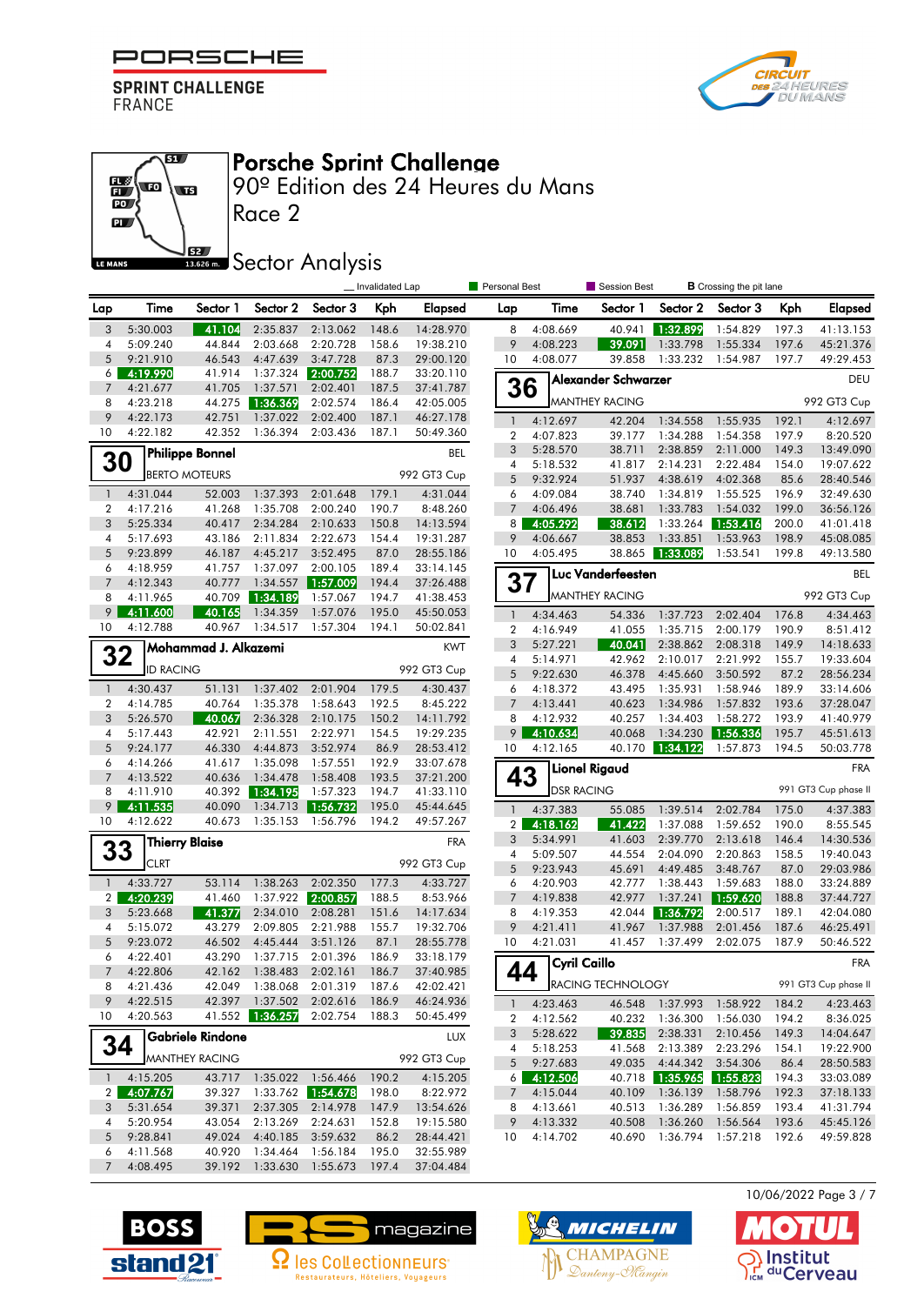

 $\overline{\mathbf{a}}$ 

 $\overline{\mathbf{w}}$ 



#### Porsche Sprint Challenge

90º Edition des 24 Heures du Mans

 $\overline{P}$ 62 LE MANS

 $\frac{1}{10}$ 

# **SEZ Sector Analysis**

|                |                      |                                   |                             |                      |                | Personal Best<br>Invalidated Lap |                       |                      | Session Best                  |                      | <b>B</b> Crossing the pit lane |                |                        |
|----------------|----------------------|-----------------------------------|-----------------------------|----------------------|----------------|----------------------------------|-----------------------|----------------------|-------------------------------|----------------------|--------------------------------|----------------|------------------------|
| Lap            | Time                 | Sector 1                          | Sector 2                    | Sector 3             | Kph            | Elapsed                          | Lap                   | Time                 | Sector 1                      | Sector 2             | Sector 3                       | Kph            | <b>Elapsed</b>         |
| 45             |                      | <b>Yves Provins</b>               |                             |                      |                | <b>FRA</b>                       | 57                    |                      | Guillaume Raynaud             |                      |                                |                | <b>FRA</b>             |
|                |                      | <b>BERTO MOTEURS</b>              |                             |                      |                | 992 GT3 Cup                      |                       | <b>DS EVENTS</b>     |                               |                      |                                |                | 981 Cayman Clubsport   |
| $\mathbf{1}$   | 4:16.971             | 45.564                            | 1:34.922                    | 1:56.485             | 188.9          | 4:16.971                         | $\mathbf{1}$          | 4:55.723             | 1:02.831                      | 1:44.437             | 2:08.455                       | 164.1          | 4:55.723               |
| 2              | 4:09.164             | 39.633                            | 1:33.940                    | 1:55.591             | 196.9          | 8:26.135                         | $\boldsymbol{2}$      | 4:36.880             | 43.697                        | 1:45.683             | 2:07.500                       | 177.2          | 9:32.603               |
| 3              | 5:29.080             | 39.534                            | 2:35.084                    | 2:14.462             | 149.1          | 13:55.215                        | 3                     | 7:06.923             | 43.606                        | 2:33.187             | 3:50.130                       | 114.9          | 16:39.526              |
| 4              | 5:21.341             | 43.372                            | 2:13.277                    | 2:24.692             | 152.7          | 19:16.556                        | 4                     | 5:06.172             | 45.761                        | 2:02.007             | 2:18.404                       | 160.2          | 21:45.698              |
| 5              | 9:28.430             | 48.897                            | 4:40.571                    | 3:58.962             | 86.3           | 28:44.986                        | 5                     | 7:25.298             | 44.101                        | 3:05.856             | 3:35.341                       | 110.2          | 29:10.996              |
| 6              | 4:11.941             | 41.087                            | 1:34.141                    | 1:56.713             | 194.7          | 32:56.927                        | 6                     | 4:33.444             | 44.345                        | 1:43.291             | 2:05.808                       | 179.4          | 33:44.440              |
| $\overline{7}$ | 4:09.513             | 39.777                            | 1:34.221                    | 1:55.515             | 196.6          | 37:06.440                        | $\overline{7}$        | 4:29.887             | 43.642                        | 1:41.181             | 2:05.064                       | 181.8          | 38:14.327              |
| 8<br>9         | 4:10.929<br>4:09.216 | 40.690<br>39.655                  | 1:33.261<br>1:33.600        | 1:56.978<br>1:55.961 | 195.5<br>196.8 | 41:17.369                        | 58                    |                      | André Zaphirato               |                      |                                |                | <b>FRA</b>             |
| 10             | 4:10.453             | 40.738                            | 1:33.735                    | 1:55.980             | 195.9          | 45:26.585<br>49:37.038           |                       | <b>DS EVENTS</b>     |                               |                      |                                |                | 981 Cayman Clubsport   |
|                |                      |                                   |                             |                      |                |                                  | 1                     | 5:18.131             | 1:10.774                      | 1:50.119             | 2:17.238                       | 152.6          | 5:18.131               |
| 46             |                      | Gregg Gorski                      |                             |                      |                | <b>USA</b>                       | $\overline{2}$        | 4:56.970             | 46.054                        | 1:57.033             | 2:13.883                       | 165.2          | 10:15.101              |
|                |                      | <b>HRT PERFORMANCE</b>            |                             |                      |                | 992 GT3 Cup                      | 3                     | 6:41.614             | 45.224                        | 3:08.163             | 2:48.227                       | 122.1          | 16:56.715              |
| $\mathbf{1}$   | 4:25.640             | 48.417                            | 1:36.779                    | 2:00.444             | 182.7          | 4:25.640                         | $\sqrt{4}$            | 5:05.918             | 48.195                        | 2:00.281             | 2:17.442                       | 160.3          | 22:02.633              |
| 2              | 4:11.589             | 40.661                            | 1:34.690                    | 1:56.238             | 195.0          | 8:37.229                         | 5                     | 7:15.614             | 45.605                        | 2:58.270             | 3:31.739                       | 112.6          | 29:18.247              |
| 3              | 5:29.950             | 42.113                            | 2:36.470                    | 2:11.367             | 148.7          | 14:07.179                        | 6                     | 4:43.608             | 46.674                        | 1:45.375             | 2:11.559                       | 173.0          | 34:01.855              |
| 4              | 5:17.985             | 43.189                            | 2:12.169                    | 2:22.627             | 154.3          | 19:25.164                        | 7                     | 4:39.341             | 45.184                        | 1:43.987             | 2:10.170                       | 175.6          | 38:41.196              |
| 5              | 9:26.262             | 47.870                            | 4:44.460                    | 3:53.932             | 86.6           | 28:51.426                        | 8 <sup>1</sup>        | 4:36.544             | 45.123                        | 1:43.482             | 2:07.939                       | 177.4          | 43:17.740              |
| 6              | 4:13.152             | 41.307                            | 1:35.246                    | 1:56.599             | 193.8          | 33:04.578                        | 9                     | 4:40.878             | 45.941                        | 1:44.681             | 2:10.256                       | 174.6          | 47:58.618              |
| $\overline{7}$ | 4:15.225             | 40.743                            | 1:36.893                    | 1:57.589             | 192.2          | 37:19.803                        | 10                    | 4:53.152             | 50.996                        | 1:45.160             | 2:16.996                       | 167.3          | 52:51.770              |
| 8              | 4:11.767             | 40.525                            | 1:34.107                    | 1:57.135             | 194.8          | 41:31.570                        |                       |                      | Adrian D'Silva                |                      |                                |                | <b>MYS</b>             |
| 9              | 4:10.629             | 40.437                            | 1:34.359                    | 1:55.833             | 195.7          | 45:42.199                        | 61                    |                      | <b>EARL BAMBER MOTORSPORT</b> |                      |                                |                | 991 GT3 R              |
| 10             | 4:11.455             | 40.576                            | 1:34.711                    | 1:56.168             | 195.1          | 49:53.654                        |                       |                      |                               |                      |                                |                |                        |
| 47             |                      | Kim André Hauschild               |                             |                      |                | DEU                              | 1<br>$\overline{2}$   | 4:27.255             | 47.479                        | 1:37.321             | 2:02.455                       | 181.6          | 4:27.255               |
|                |                      | <b>HRT PERFORMANCE</b>            |                             |                      |                | 992 GT3 Cup                      | 3                     | 4:12.693<br>5:29.737 | 41.136<br>40.436              | 1:34.125<br>2:36.867 | 1:57.432<br>2:12.434           | 194.1<br>148.8 | 8:39.948<br>14:09.685  |
| $\mathbf{1}$   | 4:07.230             | 40.298                            | 1:33.434                    | 1:53.498             | 196.3          | 4:07.230                         | $\overline{4}$        | 5:16.266             | 43.767                        | 2:10.034             | 2:22.465                       | 155.1          | 19:25.951              |
| 2              | 4:04.709             | 38.664                            | 1:33.173                    | 1:52.872             | 200.5          | 8:11.939                         | 5                     | 9:26.222             | 47.881                        | 4:44.390             | 3:53.951                       | 86.6           | 28:52.173              |
| 3              | 5:25.587             | 38.529                            | 2:35.949                    | 2:11.109             | 150.7          | 13:37.526                        | 6                     | 4:14.056             | 41.326                        | 1:34.899             | 1:57.831                       | 193.1          | 33:06.229              |
| 4              | 5:26.286             | 45.628                            | 2:17.940                    | 2:22.718             | 150.3          | 19:03.812                        | 7                     | 4:11.350             | 39.717                        | 1:34.399             | 1:57.234                       | 195.2          | 37:17.579              |
| 5              | 9:32.848             | 51.941                            | 4:37.229                    | 4:03.678             | 85.6           | 28:36.660                        | 8                     | 4:11.401             | 40.356                        | 1:35.064             | 1:55.981                       | 195.1          | 41:28.980              |
| 6              | 4:05.625             | 39.097                            | 1:33.673                    | 1:52.855             | 199.7          | 32:42.285                        | 9                     | 4:09.018             | 38.941                        | 1:34.197             | 1:55.880                       | 197.0          | 45:37.998              |
| $\overline{7}$ | 4:03.190             | 38.333                            | 1:32.850                    | 1:52.007             | 201.7          | 36:45.475                        | 10                    | 4:09.167             | 39.170                        | 1:34.120             | 1:55.877                       | 196.9          | 49:47.165              |
| 8              | 4:03.823             | 38.738                            | 1:33.302                    | 1:51.783             | 201.2          | 40:49.298                        |                       |                      | <b>Ioannis Plagos</b>         |                      |                                |                | <b>GRC</b>             |
| 9              | 4:06.109             | 38.518                            | 1:33.073                    | 1:54.518             | 199.3          | 44:55.407                        | 62                    |                      |                               |                      |                                |                | 981 Cayman Clubsport   |
| 10             | 4:03.466             | 38.566                            | 1:32.404                    | 1:52.496             | 201.5          | 48:58.873                        |                       |                      | AD MOMENTUM RACING by VTP     |                      |                                |                |                        |
| 49             |                      | Aurelijus Rusteika                |                             |                      |                | LTU                              | 1<br>$\boldsymbol{2}$ | 4:39.935<br>4:24.666 | 56.226<br>42.831              | 1:41.313<br>1:39.870 | 2:02.396<br>2:01.965           | 173.4<br>185.3 | 4:39.935<br>9:04.601   |
|                |                      | <b>HRT PERFORMANCE</b>            |                             |                      |                | 992 GT3 Cup                      | 3                     | 5:42.402             | 42.026                        | 2:42.197             | 2:18.179                       | 143.3          | 14:47.003              |
| $\mathbf{1}$   | 4:32.572             | 52.702                            | 1:37.475 2:02.395           |                      | 178.1          | 4:32.572                         | $\overline{4}$        | 5:00.203             | 45.507                        | 2:05.948             | 2:08.748                       | 163.4          | 19:47.206              |
|                |                      | 4:27.214 <b>B</b> 41.170 1:34.995 |                             | 2:11.049             | 183.6          | 8:59.786                         | 5                     | 9:17.589             | 45.489                        | 4:44.899             | 3:47.201                       | 88.0           | 29:04.795              |
|                |                      |                                   |                             |                      |                |                                  | 6                     | 4:25.699             | 43.946                        | 1:40.198             | 2:01.555                       | 184.6          | 33:30.494              |
| 56             |                      | <b>Etienne Garrouste</b>          |                             |                      |                | <b>FRA</b>                       |                       | 74:24.251            | 42.744                        | 1:40.366             | 2:01.141                       | 185.6          | 37:54.745              |
|                | <b>DS EVENTS</b>     |                                   |                             |                      |                | 981 Cayman Clubsport             | 8                     | 4:35.532             | 54.412                        | 1:40.121             | 2:00.999                       | 178.0          | 42:30.277              |
| $\mathbf{1}$   | 4:54.158             | 1:02.185                          | 1:42.809                    | 2:09.164             | 165.0          | 4:54.158                         | 9                     | 4:35.727             | 48.020                        | 1:41.903             | 2:05.804                       | 177.9          | 47:06.004              |
| 2              | 4:34.844             | 43.056                            |                             | 1:44.585 2:07.203    | 178.5          | 9:29.002                         | 10                    | 4:30.701             | 44.889                        | 1:42.164             | 2:03.648                       | 181.2          | 51:36.705              |
| 3              | 7:07.757             | 43.519                            | 2:33.291                    | 3:50.947             | 114.7          | 16:36.759                        |                       |                      | Dimitri Verza                 |                      |                                |                | <b>FRA</b>             |
| 4              | 5:00.989             | 44.628                            | 1:59.347                    | 2:17.014             | 163.0          | 21:37.748                        | 64                    |                      | <b>CG MOTORSPORT</b>          |                      |                                |                | 718 Cayman Clubsport   |
| 5              | 7:32.268             | 43.951                            | 3:10.813                    | 3:37.504             | 108.5          | 29:10.016                        |                       |                      |                               |                      |                                |                |                        |
| 6              | 4:33.560             | 43.989                            | 1:42.772                    | 2:06.799             | 179.3          | 33:43.576                        | 1                     | 4:49.468             | 1:00.752                      | 1:41.654             | 2:07.062                       | 167.7          | 4:49.468               |
| $\overline{7}$ | 4:28.156             | 43.833                            |                             | $1:40.851$ 2:03.472  | 182.9          | 38:11.732                        | 2                     | 4:31.891             | 42.870                        | 1:44.408             | 2:04.613                       | 180.4          | 9:21.359               |
| 8              | 4:31.985             | 45.144                            | 1:41.386                    | 2:05.455             | 180.4          | 42:43.717                        | 3                     | 5:49.481             | 42.843                        | 2:31.582             | 2:35.056                       | 140.4          | 15:10.840              |
| 9<br>10        | 4:31.308<br>4:28.849 | 42.878                            | 1:40.941<br>44.036 1:40.375 | 2:07.489<br>2:04.438 | 180.8<br>182.5 | 47:15.025                        | 4<br>5                | 5:59.775<br>7:55.992 | 45.025<br>54.894              | 2:27.962             | 2:46.788<br>3:16.602 3:44.496  | 136.3<br>103.1 | 21:10.615<br>29:06.607 |
|                |                      |                                   |                             |                      |                | 51:43.874                        |                       |                      |                               |                      |                                |                |                        |







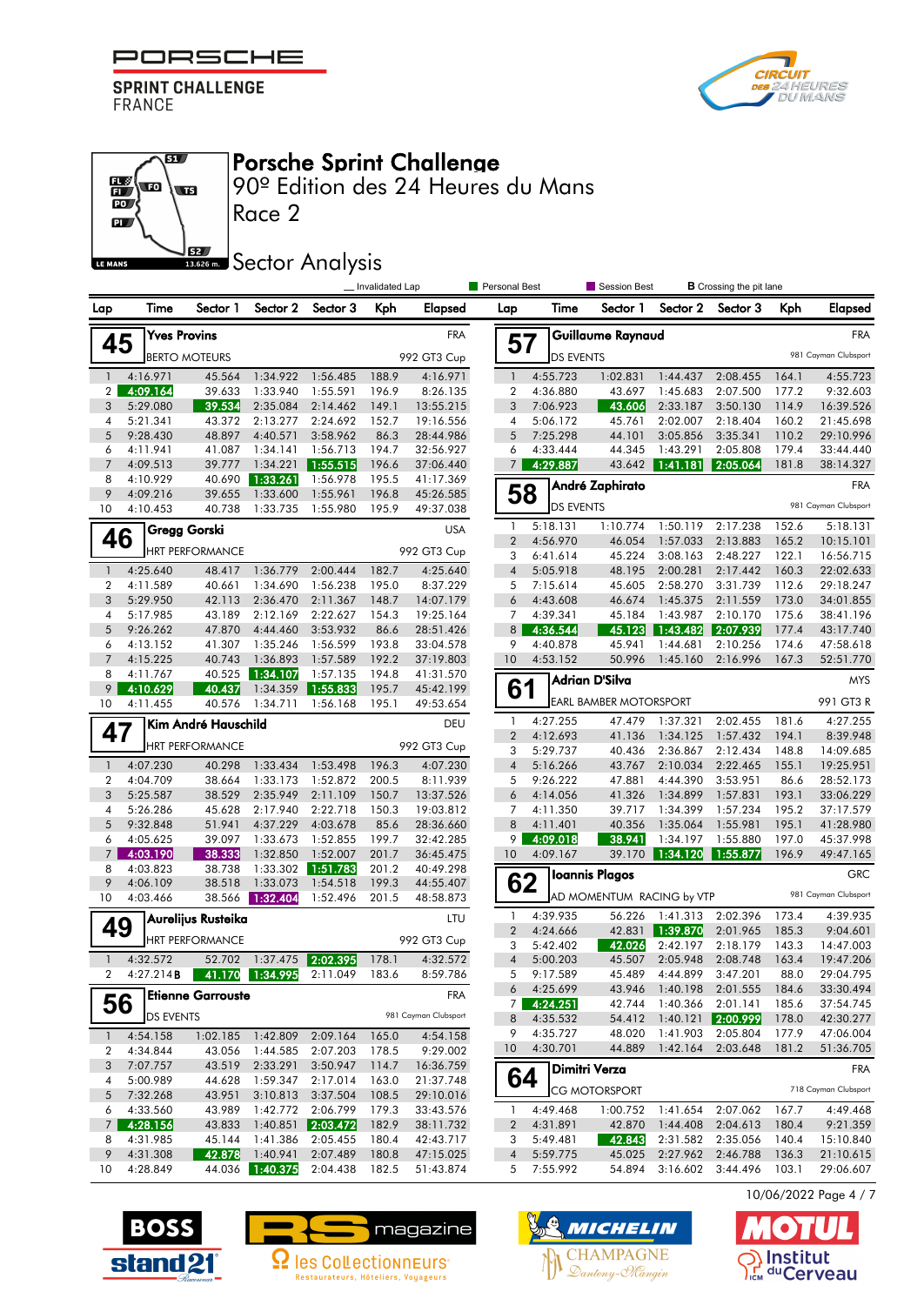

 $\overline{\mathbf{B}}$ 

**ST** 



#### Porsche Sprint Challenge

90º Edition des 24 Heures du Mans

 $\overline{\mathbf{p}}$ **SZ** LE MANS

 $\frac{1}{10}$ **vo** 

# **SECONDER Analysis**

|                     |                      |                           |                             |                       | _ Invalidated Lap |                        | Personal Best           |                      | Session Best             |                       | <b>B</b> Crossing the pit lane |                |                        |
|---------------------|----------------------|---------------------------|-----------------------------|-----------------------|-------------------|------------------------|-------------------------|----------------------|--------------------------|-----------------------|--------------------------------|----------------|------------------------|
| Lap                 | Time                 | Sector 1                  | Sector 2                    | Sector 3              | Kph               | Elapsed                | Lap                     | Time                 | Sector 1                 | Sector 2              | Sector 3                       | Kph            | Elapsed                |
| 6                   | 4:30.420             | 44.915                    | 1:40.811                    | 2:04.694              | 181.4             | 33:37.027              | 8                       | 4:33.152             | 43.075                   | 1:42.759              | 2:07.318                       | 179.6          | 42:48.990              |
| $\overline{7}$      | 4:25.666             | 43.228                    | 1:39.535                    | 2:02.903              | 184.6             | 38:02.693              | 9                       | 4:31.280             | 44.400                   | 1:41.582              | 2:05.298                       | 180.8          | 47:20.270              |
| 8                   | 4:31.131             | 48.702                    | 1:39.857                    | 2:02.572              | 180.9             | 42:33.824              | 10                      | 4:30.945             | 43.469                   | 1:41.407              | 2:06.069                       | 181.0          | 51:51.215              |
| 9                   | 4:32.612             | 46.477                    | 1:40.608                    | 2:05.527              | 179.9             | 47:06.436              |                         |                      | <b>Romuald Valichon</b>  |                       |                                |                | <b>FRA</b>             |
| 10                  | 4:29.227             | 44.417                    | 1:40.336                    | 2:04.474              | 182.2             | 51:35.663              | 73                      | 911 IMPACT           |                          |                       |                                |                | 718 Cayman Clubsport   |
| 66                  |                      | <b>Howard Blank</b>       |                             |                       |                   | <b>USA</b>             | $\mathbf{1}$            | 5:01.708             | 1:11.031                 | 1:43.698              | 2:06.979                       | 160.9          | 5:01.708               |
|                     | <b>CLRT</b>          |                           |                             |                       |                   | 992 GT3 Cup            | $\overline{2}$          | 4:37.128             | 43.231                   | 1:48.242              | 2:05.655                       | 177.0          | 9:38.836               |
| $\mathbf{1}$        | 4:29.342             | 49.999                    | 1:37.954                    | 2:01.389              | 180.2             | 4:29.342               | 3                       | 7:00.082             | 42.871                   | 2:26.862              | 3:50.349                       | 116.8          | 16:38.918              |
| $\overline{2}$      | 4:15.167             | 40.668                    | 1:35.695                    | 1:58.804              | 192.2             | 8:44.509               | $\overline{4}$          | 5:01.907             | 44.999                   | 2:00.199              | 2:16.709                       | 162.5          | 21:40.825              |
| 3                   | 5:26.602             | 40.012                    | 2:36.286                    | 2:10.304              | 150.2             | 14:11.111              | 5                       | 7:31.482             | 44.316                   | 3:09.308              | 3:37.858                       | 108.7          | 29:12.307              |
| $\overline{4}$      | 5:16.899             | 42.917                    | 2:10.641                    | 2:23.341              | 154.8             | 19:28.010              | 6                       | 4:33.161             | 43.564                   | 1:43.724              | 2:05.873                       | 179.6          | 33:45.468              |
| 5                   | 9:25.023             | 46.643                    | 4:44.572                    | 3:53.808              | 86.8              | 28:53.033              | 7 <sup>1</sup>          | 4:31.778             | 43.620                   | 1:41.797              | 2:06.361                       | 180.5          | 38:17.246              |
| 6<br>7              | 4:16.056<br>4:12.575 | 41.547<br>39.984          | 1:36.164<br>1:34.202        | 1:58.345<br>1:58.389  | 191.6<br>194.2    | 33:09.089<br>37:21.664 | 76                      |                      | <b>Bertrand Dumarcet</b> |                       |                                |                | <b>FRA</b>             |
| 8                   | 4:12.552             | 40.186                    | 1:34.513                    | 1:57.853              | 194.2             | 41:34.216              |                         |                      | <b>CG MOTORSPORT</b>     |                       |                                |                | 718 Cayman Clubsport   |
| 9                   | 4:11.824             | 39.814                    | 1:35.073                    | 1:56.937              | 194.8             | 45:46.040              | $\mathbf{1}$            | 4:46.718             | 57.303                   | 1:42.550              | 2:06.865                       | 169.3          | 4:46.718               |
|                     |                      |                           |                             |                       |                   |                        | 2                       | 4:34.369             | 44.252                   | 1:45.390              | 2:04.727                       | 178.8          | 9:21.087               |
| 67                  |                      | Julien Goujat             |                             |                       |                   | <b>FRA</b>             | 3                       | 5:50.759             | 42.668                   | 2:33.428              | 2:34.663                       | 139.8          | 15:11.846              |
|                     |                      | <b>RIVIERA MOTORSPORT</b> |                             |                       |                   | 718 Cayman Clubsport   | $\overline{4}$          | 6:00.453             | 44.927                   | 2:29.291              | 2:46.235                       | 136.1          | 21:12.299              |
| $\mathbf{1}$        | 4:48.294             | 58.010                    | 1:43.175                    | 2:07.109              | 168.3             | 4:48.294               | 5                       | 7:55.385             | 54.458                   | 3:17.479              | 3:43.448                       | 103.2          | 29:07.684              |
| $\overline{2}$      | 4:33.563             | 43.278                    | 1:45.751                    | 2:04.534              | 179.3             | 9:21.857               | 6                       | 4:30.436             | 44.912                   | 1:41.035              | 2:04.489                       | 181.4          | 33:38.120              |
| 3                   | 5:50.704             | 42.606                    | 2:33.639                    | 2:34.459              | 139.9             | 15:12.561              | $\overline{7}$          | 4:24.988             | 42.718                   | 1:39.579              | 2:02.691                       | 185.1          | 38:03.108              |
| 4                   | 6:00.302             | 44.679                    | 2:29.475                    | 2:46.148              | 136.1             | 21:12.863              | 8                       | 4:32.129             | 48.594                   | 1:40.137              | 2:03.398                       | 180.3          | 42:35.237              |
| 5                   | 7:55.220             | 54.394                    | 3:18.108                    | 3:42.718              | 103.2             | 29:08.083              | 9                       | 4:33.422             | 45.467                   | 1:41.321              | 2:06.634                       | 179.4          | 47:08.659              |
| 6                   | 4:29.761             | 43.665                    | 1:41.454                    | 2:04.642              | 181.8             | 33:37.844              | 10                      | 4:30.358             | 44.310                   | 1:41.381              | 2:04.667                       | 181.4          | 51:39.017              |
| $\overline{7}$<br>8 | 4:24.334<br>4:31.192 | 42.616                    | 1:39.556<br>48.262 1:39.406 | 2:02.162 <br>2:03.524 | 185.6<br>180.9    | 38:02.178<br>42:33.370 | 77                      |                      | <b>Tugdual Rabreau</b>   |                       |                                |                | <b>FRA</b>             |
| 9                   | 4:34.527             | 46.069                    | 1:41.614                    | 2:06.844              | 178.7             | 47:07.897              |                         | <b>CLRT</b>          |                          |                       |                                |                | 992 GT3 Cup            |
| 10                  | 4:30.800             | 44.497                    | 1:41.548                    | 2:04.755              | 181.1             | 51:38.697              | $\mathbf{1}$            | 4:13.050             | 41.298                   | 1:35.807              | 1:55.945                       | 191.8          | 4:13.050               |
|                     |                      | Didier Jardin             |                             |                       |                   | <b>FRA</b>             | 2                       | 4:07.824             | 39.154                   | 1:34.342              | 1:54.328                       | 197.9          | 8:20.874               |
| 68                  |                      |                           |                             |                       |                   |                        | 3                       | 5:22.013             | 38.748                   | 2:37.695              | 2:05.570                       | 152.3          | 13:42.887              |
|                     |                      | CG MOTORSPORT             |                             |                       |                   | 981 Cayman Clubsport   | 4                       | 5:23.922             | 41.740                   | 2:18.866              | 2:23.316                       | 151.4          | 19:06.809              |
| $\mathbf{1}$        | 5:14.477             | 1:11.793                  | 1:47.208                    | 2:15.476              | 154.3             | 5:14.477               | 5                       | 9:31.390             | 51.127                   | 4:38.113              | 4:02.150                       | 85.8           | 28:38.199              |
| 2                   | 4:53.697             | 45.479                    | 1:54.342                    | 2:13.876              | 167.0             | 10:08.174              | 6                       | 4:08.305             | 39.625                   | 1:33.993              | 1:54.687                       | 197.6          | 32:46.504              |
| 3                   | 6:38.870             | 45.194                    | 3:02.178                    | 2:51.498              | 123.0             | 16:47.044              | 7                       | 4:05.848             | 38.984                   | 1:32.813              | 1:54.051                       | 199.5          | 36:52.352              |
| 4<br>5              | 5:09.812             | 46.488                    | 2:01.462                    | 2:21.862              | 158.3             | 21:56.856              | 8<br>9                  | 4:06.192             | 39.314                   | 1:32.881              | 1:53.997                       | 199.2          | 40:58.544              |
| 6                   | 7:20.952<br>4:43.669 | 45.373<br>46.131          | 3:02.303<br>1:45.185        | 3:33.276<br>2:12.353  | 111.2<br>172.9    | 29:17.808<br>34:01.477 | 10                      | 4:06.230<br>4:06.865 | 39.115<br>39.221         | 1:32.767 <br>1:33.120 | 1:54.348<br>1:54.524           | 199.2<br>198.7 | 45:04.774<br>49:11.639 |
| $\overline{7}$      | 4:39.463             | 44.680                    | 1:44.219                    | 2:10.564              | 175.5             | 38:40.940              |                         |                      |                          |                       |                                |                |                        |
| 8                   | 4:45.906             | 46.530                    | 1:44.132                    | 2:15.244              | 171.6             | 43:26.846              | 79                      |                      | <b>Steve Liquorish</b>   |                       |                                |                | GBR                    |
| 9                   | 4:48.672             | 48.153                    | 1:46.172                    | 2:14.347              | 169.9             | 48:15.518              |                         | <b>GDL RACING</b>    |                          |                       |                                |                | 992 GT3 Cup            |
| 10                  | 4:43.290             | 45.655                    | 1:44.814                    | 2:12.821              | 173.2             | 52:58.808              | $\mathbf{1}$            | 4:25.635             | 48.008                   | 1:37.685              | 1:59.942                       | 182.7          | 4:25.635               |
|                     |                      | <b>7 Fabian Bouche</b>    |                             |                       |                   | <b>FRA</b>             | $\overline{\mathbf{c}}$ | 4:12.383             | 41.149                   | 1:34.638              | 1:56.596                       | 194.4          | 8:38.018               |
|                     | 70                   |                           |                             |                       |                   | 981 Cayman Clubsport   | 3                       | 5:25.794             | 39.360                   | 2:35.645              | 2:10.789                       | 150.6          | 14:03.812              |
|                     | <b>REMPP RACING</b>  |                           |                             |                       |                   |                        | 4                       | 5:18.003             | 41.765                   | 2:12.835              | 2:23.403                       | 154.3          | 19:21.815              |
| 1                   | 5:06.962             |                           |                             |                       | 158.1             | 5:06.962               | 5                       | 9:28.485             | 49.289                   | 4:44.233              | 3:54.963                       | 86.3           | 28:50.300              |
| 72                  |                      | <b>Hervé Glinche</b>      |                             |                       |                   | <b>FRA</b>             | 6<br>7                  | 4:12.101<br>4:10.763 | 40.674<br>39.885         | 1:34.923<br>1:34.848  | 1:56.504<br>1:56.030           | 194.6<br>195.6 | 33:02.401<br>37:13.164 |
|                     |                      | <b>GLINCHE RACING</b>     |                             |                       |                   | 981 Cayman Clubsport   | 8                       | 4:14.395             | 44.379                   | 1:34.830              | 1:55.186                       | 192.8          | 41:27.559              |
| 1                   | 4:52.636             | 1:01.978                  | 1:42.668                    | 2:07.990              | 165.8             | 4:52.636               | 9                       | 4:09.087             | 39.223                   | 1:34.635              | 1:55.229                       | 196.9          | 45:36.646              |
| $\overline{c}$      | 4:36.915             | 43.834                    | 1:44.976                    | 2:08.105              | 177.1             | 9:29.551               | 10                      | 4:09.635             | 39.655                   | 1:34.623              | 1:55.357                       | 196.5          | 49:46.281              |
| 3                   | 7:08.456             | 43.794                    | 2:34.107                    | 3:50.555              | 114.5             | 16:38.007              |                         |                      | Roberto Fecchio          |                       |                                |                | <b>ITA</b>             |
| 4                   | 5:01.002             | 44.293                    | 2:00.639                    | 2:16.070              | 163.0             | 21:39.009              | 80                      |                      |                          |                       |                                |                |                        |
| 5                   | 7:31.576             | 44.158                    | 3:10.273                    | 3:37.145              | 108.6             | 29:10.585              |                         | <b>GDL RACING</b>    |                          |                       |                                |                | 991 GT3 Cup phase II   |
| 6                   | 4:34.497             | 43.750                    | 1:44.647                    | 2:06.100              | 178.7             | 33:45.082              | $\mathbf{1}$            | 4:47.763             | 59.581                   | 1:41.438              | 2:06.744                       | 168.7          | 4:47.763               |
| 7 <sup>1</sup>      | 4:30.756             |                           | 43.322 1:41.165             | 2:06.269              | 181.2             | 38:15.838              | 2                       | 9:34.411B            | 43.539                   |                       | 5:06.827 3:44.045              | 85.4           | 14:22.174              |
|                     |                      |                           |                             |                       |                   |                        |                         |                      |                          |                       |                                |                |                        |







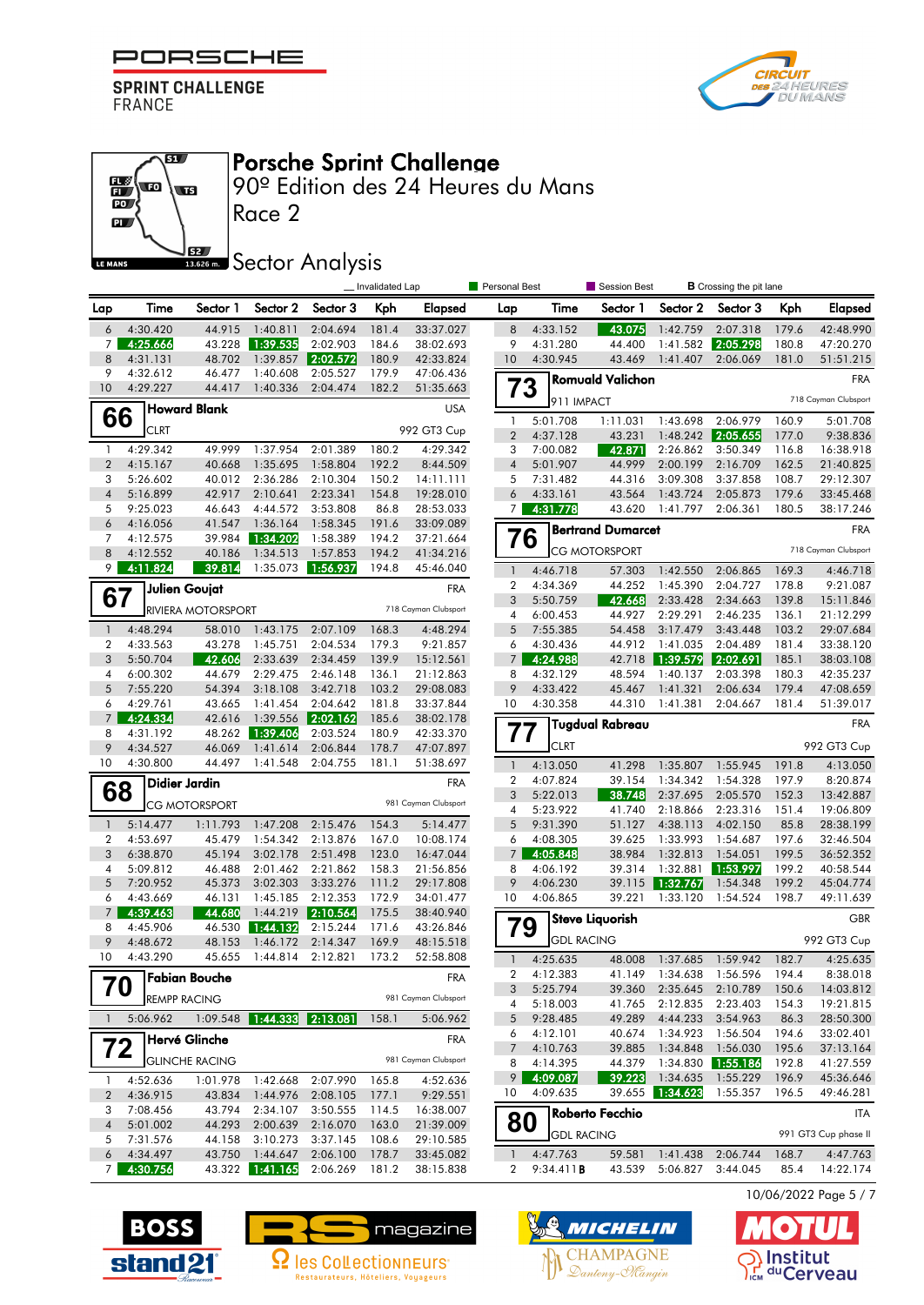#### F PORSCHE

**SPRINT CHALLENGE** FRANCE

 $\overline{\mathbf{S}}$ 

 $\overline{\mathbf{w}}$ 



#### Porsche Sprint Challenge

90º Edition des 24 Heures du Mans

 $\overline{\mathbf{p}}$ 62 LE MANS

 $\frac{1}{10}$ 

# **SECONDER Analysis**

|                                |                      |                       |                       |                        | _ Invalidated Lap |                        | Personal Best       |                      | Session Best        |                      | <b>B</b> Crossing the pit lane |                |                        |
|--------------------------------|----------------------|-----------------------|-----------------------|------------------------|-------------------|------------------------|---------------------|----------------------|---------------------|----------------------|--------------------------------|----------------|------------------------|
| Lap                            | Time                 | Sector 1              | Sector 2              | Sector 3               | Kph               | Elapsed                | Lap                 | Time                 | Sector 1            | Sector 2             | Sector 3                       | Kph            | <b>Elapsed</b>         |
| 3                              | 7:59.370             | 3:38.891              | 2:01.150              | 2:19.329               | 102.3             | 22:21.544              | 6                   | 4:37.602             | 44.457              | 1:45.635             | 2:07.510                       | 176.7          | 33:46.958              |
| 4                              | 6:56.944             | 44.197                | 2:41.634              | 3:31.113               | 117.7             | 29:18.488              | 7                   | 4:31.153             | 43.543              | 1:41.821             | 2:05.789                       | 180.9          | 38:18.111              |
| 5                              | 4:31.024             | 44.056                | 1:42.206              | 2:04.762               | 181.0             | 33:49.512              | 8                   | 4:31.158             | 43.598              | 1:40.624             | 2:06.936                       | 180.9          | 42:49.269              |
| 6 <sup>1</sup>                 | 4:25.604             | 42.700                | 1:38.284              | 2:04.620               | 184.7             | 38:15.116              | 9                   | 4:28.643             | 44.633              | 1:40.695             | 2:03.315                       | 182.6          | 47:17.912              |
| 7                              | 4:25.898             | 43.490                | 1:38.289              | 2:04.119               | 184.5             | 42:41.014              | 10 <sup>°</sup>     | 4:27.869             | 43.531              | 1:39.327             | 2:05.011                       | 183.1          | 51:45.781              |
| 8<br>9                         | 4:27.053<br>4:25.744 | 43.465                | 1:38.633              | 2:04.955               | 183.7             | 47:08.067              |                     |                      | Stefano Höge        |                      |                                |                | DEU                    |
|                                |                      | 44.052                | 1:38.513              | 2:03.179               | 184.6             | 51:33.811              | 86                  |                      | <b>HUBER RACING</b> |                      |                                |                | 981 Cayman Clubsport   |
| 81                             |                      | Jim Michaelian        |                       |                        |                   | <b>USA</b>             | $\mathbf{1}$        | 4:48.789             | 59.009              | 1:42.740             | 2:07.040                       | 168.1          | 4:48.789               |
|                                | <b>GDL RACING</b>    |                       |                       |                        |                   | 991 GT3 Cup phase II   | $\overline{2}$      | 7:29.582B            | 43.007              | 2:33.041             | 4:13.534                       | 109.1          | 12:18.371              |
| $\mathbf{1}$                   | 5:16.352             | 1:15.894              | 1:44.680              | 2:15.778               | 153.4             | 5:16.352               |                     |                      | Olivier Baharian    |                      |                                |                | <b>FRA</b>             |
| $\overline{2}$                 | 4:50.961             | 44.538                | 1:52.165              | 2:14.258               | 168.6             | 10:07.313              | 88                  | <b>CLRT</b>          |                     |                      |                                |                | 992 GT3 Cup            |
| 3<br>$\sqrt{4}$                | 6:35.502<br>5:10.833 | 45.301<br>46.368      | 2:50.427<br>2:02.199  | 2:59.774<br>2:22.266   | 124.0<br>157.8    | 16:42.815<br>21:53.648 |                     |                      |                     |                      |                                |                |                        |
| 5                              | 7:23.395             | 45.126                | 3:02.313              | 3:35.956               | 110.6             | 29:17.043              | $\mathbf{1}$        | 4:16.334             | 44.377              | 1:34.621             | 1:57.336                       | 189.3          | 4:16.334               |
| 6                              | 4:43.274             | 44.970                | 1:45.841              | 2:12.463               | 173.2             | 34:00.317              | $\overline{2}$<br>3 | 4:08.971<br>5:28.754 | 39.602<br>39.492    | 1:33.818<br>2:35.604 | 1:55.551<br>2:13.658           | 197.0          | 8:25.305<br>13:54.059  |
| 7                              | 4:38.945             | 45.032                | 1:43.184              | 2:10.729               | 175.9             | 38:39.262              | $\overline{4}$      | 5:20.888             | 42.964              | 2:12.620             | 2:25.304                       | 149.2<br>152.9 | 19:14.947              |
| 8 <sup>1</sup>                 | 4:32.575             | 44.393                | 1:41.139              | 2:07.043               | 180.0             | 43:11.837              | 5                   | 9:29.139             | 48.313              | 4:40.417             | 4:00.409                       | 86.2           | 28:44.086              |
| 9                              | 4:34.847             | 45.168                | 1:41.448              | 2:08.231               | 178.5             | 47:46.684              | 6                   | 4:11.551             | 40.853              | 1:34.485             | 1:56.213                       | 195.0          | 32:55.637              |
| 10                             | 4:39.619             | 43.748                | 1:43.211              | 2:12.660               | 175.4             | 52:26.303              | 7                   | 4:06.756             | 39.226              | 1:33.240             | 1:54.290                       | 198.8          | 37:02.393              |
|                                |                      |                       |                       |                        |                   |                        | 8                   | 4:07.702             | 40.457              | 1:33.377             | 1:53.868                       | 198.0          | 41:10.095              |
| 82                             |                      | Stefano Borghi        |                       |                        |                   | <b>ITA</b>             | 9                   | 4:05.932             | 38.983              | 1:32.825             | 1:54.124                       | 199.5          | 45:16.027              |
|                                | <b>GDL RACING</b>    |                       |                       |                        |                   | 991 GT3 Cup phase II   | 10                  | 4:06.709             | 40.093              | 1:32.985             | 1:53.631                       | 198.8          | 49:22.736              |
| $\mathbf{1}$                   | 4:31.899             | 50.405                | 1:38.473              | 2:03.021               | 178.5             | 4:31.899               |                     | <b>Nick Jones</b>    |                     |                      |                                |                | <b>GBR</b>             |
| $\overline{2}$                 | 4:20.211             | 41.115                | 1:37.639              | 2:01.457               | 188.5             | 8:52.110               | 89                  |                      |                     |                      |                                |                |                        |
| 3                              | 5:27.101             | 40.990                | 2:36.673              | 2:09.438               | 150.0             | 14:19.211              |                     |                      | PARKER RACING       |                      |                                |                | 991 GT3 R              |
| $\overline{4}$                 | 5:14.874             | 42.931                | 2:09.993              | 2:21.950               | 155.8             | 19:34.085              | $\mathbf{1}$        | 4:14.315             | 42.429              | 1:34.927             | 1:56.959                       | 190.8          | 4:14.315               |
| 5                              | 9:20.253             | 46.486                | 4:46.260              | 3:47.507               | 87.6              | 28:54.338              | $\overline{2}$      | 4:08.008             | 38.867              | 1:33.997             | 1:55.144                       | 197.8          | 8:22.323               |
| 6                              | 4:19.054             | 41.571                | 1:37.633              | 1:59.850               | 189.4             | 33:13.392              | 3                   | 5:29.697             | 38.615              | 2:37.533             | 2:13.549                       | 148.8          | 13:52.020              |
| 7 <sup>1</sup>                 | 4:18.575             | 40.694                | 1:37.303              | 2:00.578               | 189.7             | 37:31.967              | $\overline{4}$      | 5:21.868             | 44.520              | 2:12.141             | 2:25.207                       | 152.4          | 19:13.888              |
| 8                              | 4:20.744             | 41.660                | 1:38.327              | 2:00.757               | 188.1             | 41:52.711              | 5                   | 9:30.050             | 48.570              | 4:39.865             | 4:01.615                       | 86.1           | 28:43.938              |
| 83                             |                      | <b>Bashar Mardini</b> |                       |                        |                   | <b>UAE</b>             | 6                   | 4:10.305             | 39.745              | 1:34.894             | 1:55.666                       | 196.0          | 32:54.243              |
|                                |                      | <b>HUBER RACING</b>   |                       |                        |                   | 992 GT3 Cup            | 7                   | 4:07.487             | 38.796              | 1:34.023             | 1:54.668                       | 198.2          | 37:01.730              |
|                                |                      |                       |                       |                        |                   |                        | 8                   | 4:07.496             | 39.920              | 1:33.309             | 1:54.267                       | 198.2          | 41:09.226              |
| $\mathbf{1}$<br>2 <sup>1</sup> | 4:06.512<br>4:04.572 | 39.610<br>39.075      | 1:33.540<br> 1:32.745 | 1:53.362<br>  1:52.752 | 196.9<br>200.6    | 4:06.512<br>8:11.084   | 9<br>10             | 4:06.177<br>4:07.304 | 38.845<br>39.905    | 1:33.246<br>1:33.412 | 1:54.086<br>1:53.987           | 199.3<br>198.4 | 45:15.403<br>49:22.707 |
|                                | Kai Pfister          |                       |                       |                        |                   | DEU                    |                     |                      | <b>Mark Thomas</b>  |                      |                                |                | CAN                    |
| 84                             |                      |                       |                       |                        |                   |                        | 90                  |                      |                     |                      |                                |                |                        |
|                                |                      | <b>HUBER RACING</b>   |                       |                        |                   | 992 GT3 Cup            |                     | <b>ID RACING</b>     |                     |                      |                                |                | 992 GT3 Cup            |
| $\mathbf{1}$                   | 4:15.593             | 44.155                | 1:35.104              | 1:56.334               | 189.9             | 4:15.593               | $\mathbf{1}$        | 4:33.069             | 53.853              | 1:36.775             | 2:02.441                       | 177.7          | 4:33.069               |
| $\overline{2}$                 | 4:08.967             | 39.565                | 1:33.932              | 1:55.470               | 197.0             | 8:24.560               | $\overline{2}$      | 4:16.767             | 41.165              | 1:35.267             | 2:00.335                       | 191.0          | 8:49.836               |
| 3                              | 5:26.710             | 39.245                | 2:36.130              | 2:11.335               | 150.1             | 13:51.270              | 3                   | 5:24.607             | 40.958              | 2:34.507             | 2:09.142                       | 151.1          | 14:14.443              |
| $\overline{4}$                 | 5:21.539             | 44.667                | 2:11.708              | 2:25.164               | 152.6             | 19:12.809              | $\overline{4}$      | 5:17.869             | 43.275              | 2:12.107             | 2:22.487                       | 154.3          | 19:32.312              |
| 5                              | 9:30.207             | 49.019                | 4:39.345              | 4:01.843               | 86.0              | 28:43.016              | 5                   | 9:23.241             | 46.254              | 4:45.240             | 3:51.747                       | 87.1           | 28:55.553              |
| 6                              | 4:12.274             | 40.469                | 1:34.749              | 1:57.056               | 194.4             | 32:55.290              | 6                   | 4:15.280             | 42.045              | 1:34.703             | 1:58.532                       | 192.2          | 33:10.833              |
| 7                              | 4:08.538             | 39.123                | 1:34.081              | 1:55.334               | 197.4             | 37:03.828              | 7                   | 4:13.802             | 40.929              | 1:34.590             | 1:58.283                       | 193.3          | 37:24.635              |
| 8                              | 4:08.810             | 40.036                | 1:33.854              | 1:54.920               | 197.2             | 41:12.638              | 8                   | 4:12.908             | 40.972              | 1:34.381             | 1:57.555                       | 194.0          | 41:37.543              |
| 9<br>10 <sup>1</sup>           | 4:09.563<br>4:07.517 | 39.190<br>39.977      | 1:33.825<br>1:32.977  | 1:56.548<br>1:54.563   | 196.6<br>198.2    | 45:22.201<br>49:29.718 | 9.<br>10            | 4:11.610<br>4:13.499 | 40.048<br>41.456    | 1:34.322<br>1:34.515 | 1:57.240<br>1:57.528           | 195.0<br>193.5 | 45:49.153<br>50:02.652 |
|                                |                      | <b>David Kiefer</b>   |                       |                        |                   |                        |                     |                      |                     |                      |                                |                |                        |
| 85                             |                      |                       |                       |                        |                   | DEU                    | 91                  |                      | Jeronimo Guzman     |                      |                                |                | <b>MEX</b>             |
|                                |                      | <b>HUBER RACING</b>   |                       |                        |                   | 981 Cayman Clubsport   |                     | <b>ID RACING</b>     |                     |                      |                                |                | 992 GT3 Cup            |
| -1                             | 4:49.975             | 1:00.326              | 1:42.533              | 2:07.116               | 167.4             | 4:49.975               | -1                  | 4:19.306             | 45.084              | 1:36.368             | 1:57.854                       | 187.2          | 4:19.306               |
| $\overline{2}$                 | 4:32.323             | 42.871                | 1:44.874              | 2:04.578               | 180.1             | 9:22.298               | 2                   | 4:11.894             | 40.218              | 1:34.445             | 1:57.231                       | 194.7          | 8:31.200               |
| 3                              | 7:07.699             | 42.800                | 2:34.848              | 3:50.051               | 114.7             | 16:29.997              | 3                   | 5:26.885             | 39.720              | 2:33.123             | 2:14.042                       | 150.1          | 13:58.085              |
| $\sqrt{4}$                     | 5:03.177             | 44.125                | 2:03.736              | 2:15.316               | 161.8             | 21:33.174              | $\overline{4}$      | 5:20.272             | 41.858              | 2:14.134             | 2:24.280                       | 153.2          | 19:18.357              |
| 5                              | 7:36.182             | 45.177                | 3:10.185              | 3:40.820               | 107.5             | 29:09.356              | 5                   | 9:28.498             | 48.911              | 4:42.438             | 3:57.149                       | 86.3           | 28:46.855              |